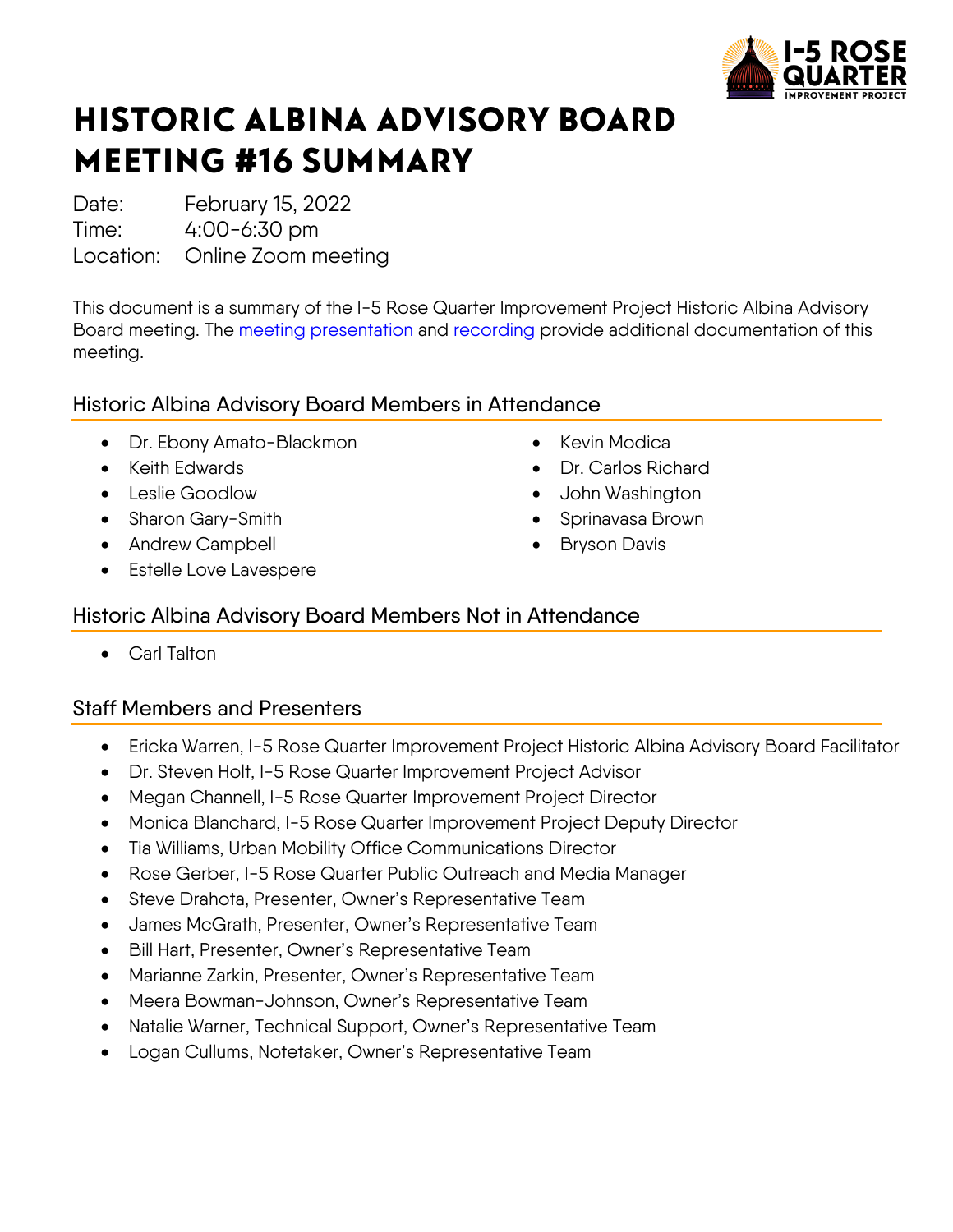## Agenda

- Welcome, Introduction, Agenda Review
- Public Comment
- Project Updates
	- o Director's Update
- Design Updates
- Next Steps / Adjourn

## Welcome, Introduction, Agenda Review

Ericka Warren, Historic Albina Advisory Board Facilitator, welcomed board members and participants, provided an overview of the meeting and reminded everyone of the phone numbers for public comment and technical assistance.

Meera Bowman-Johnson introduced the new project logo and branding elements and acknowledged the work of both Jessica Stanton and PDX Black Excellence in developing the new brand.

Ericka reminded committee members of the seven principles of agreement to guide their participation in today's meeting.

### Public Comment

No public comments were received.

## Project Updates

Megan Channell, Rose Quarter Project Director, provided an update on the project's environmental review process, the Governor's signed letter of agreement with regional and local agencies and the project finance plan.

#### **DISCUSSION**

Kevin Modica asked how the project connects to the Interstate Bridge Replacement Project and if the need for collaboration would lead to delays on the project.

• Megan responded the Rose Quarter efforts would continue as separate and distinct from IBR. The two projects remain coordinated, but the actions separate. Based on available information, delays to the I-5 Rose Quarter Improvement Project were not anticipated.

Kevin asked if the IBR project would have a new community committee set up and if contractors from Rose Quarter would be automatically qualified for the IBR project also.

- Megan said the IBR does have its own community advisory process and committees, and she would ask about Rose Quarter contractors' ability to work on the IBR project.
- Ericka added that Johnell Bell has been key for community engagement on the IBR project and was discussing how best to ensure seamless collaboration.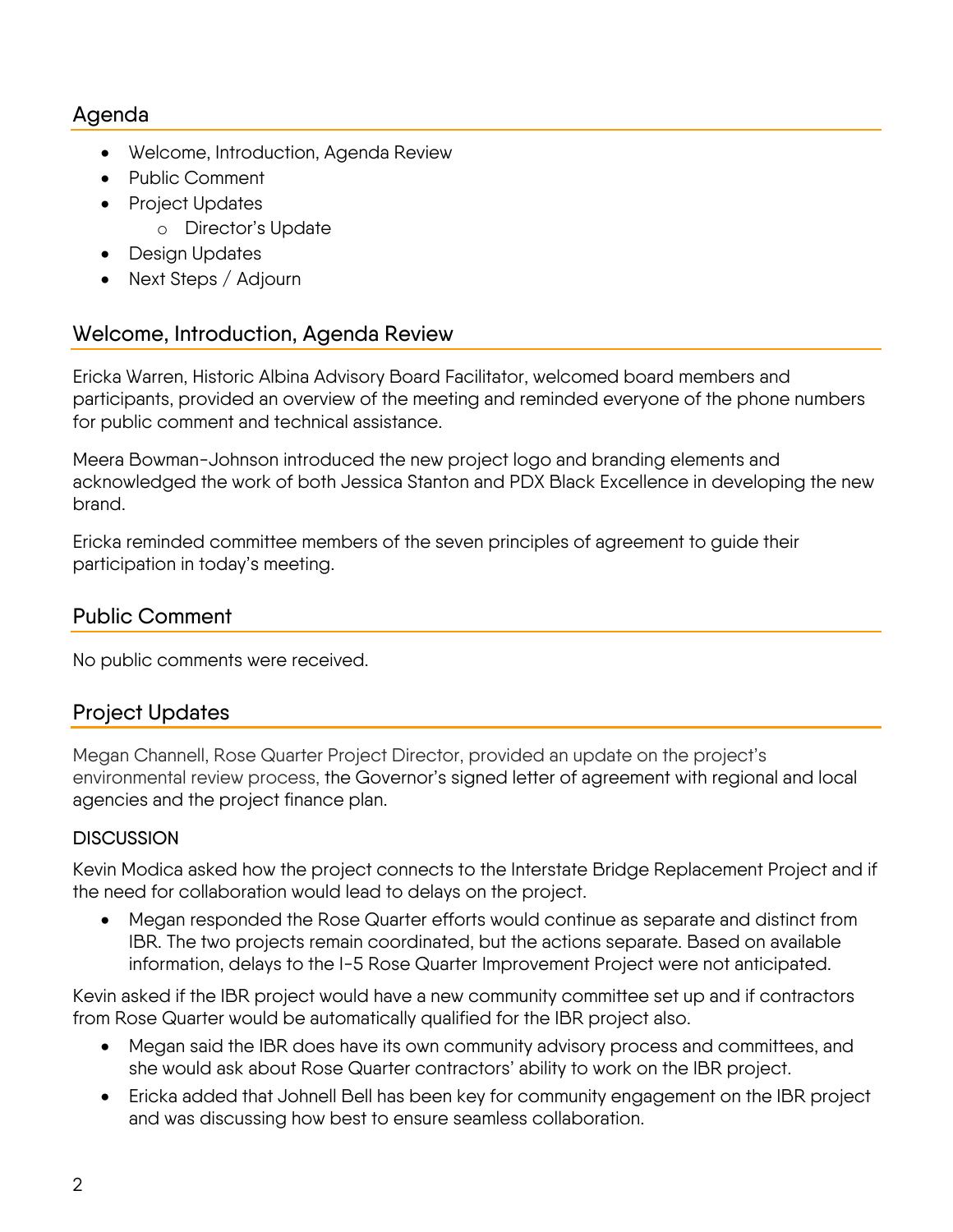Sharon Gary-Smith said she hopes the Board will influence and inform recommendations on this. She hopes the collaboration between the projects moves forward quickly and added many of the issues Kevin brought up have been discussed at IBR community meetings.

Megan said moving forward, a way the Historic Albina Advisory Board and Community Oversight Advisory Committee could get involved was by providing letters of support or letters outlining priorities.

# Design Updates - Environmental Review and Work Packages

Steve Drahota first reviewed the overall project limits and design differences between the prior design and the Proposed Hybrid 3 Concept. The updated Environmental Assessment would include a full sweep of the technical reports to incorporate all of the design changes. The project team anticipates the updated NEPA decision document in late 2022.

Steve reiterated there would be an opportunity to build multi-story buildings on the highway cover. The buildings themselves wouldn't be built by ODOT, but the cover would be.

Sharon Gary-Smith said that in many ways, it appears the Hybrid 3 updated concept makes on/off movement through the Rose Quarter area better and ensures a larger highway cover for redevelopment and business opportunities, as the community desired. Sharon asked what kind of things might draw the attention of federal reviewers and what might draw this process out beyond the assumed timeline.

• Megan responded that our federal partners are supportive of our pivot, and that from a policy standpoint, we're in good shape. She said she's confident about the path forward.

Sharon asked if the wall at Harriet Tubman was significant only if Tubman remains, or necessary in the design to hold up the land above the freeway.

• Steve responded that the wall is needed to support the land above it, both for the current "flat" soil topography behind the school and for a large earthquake loading of the soil. The wall design also assumes the existing building would remain at its current location.

Steve then provided an overview of the different work packages for the project. Some work packages have been separated and advanced from the larger work packages, allowing for earlier DBE and community participation.

# Design Updates - Russell Bridge

James McGrath indicated there were two key topics to talk about: the bridge over Russell and the wall by Harriet Tubman Middle School. James used the Miro board to show the different design elements under consideration for the Russell bridge. Bill Hart added this was a key opportunity to create a cohesive design in the Albina area.

#### **DISCUSSION**

Bryson Davis asked if the new project logo could be incorporated onto the medallions on the support column of the bridge.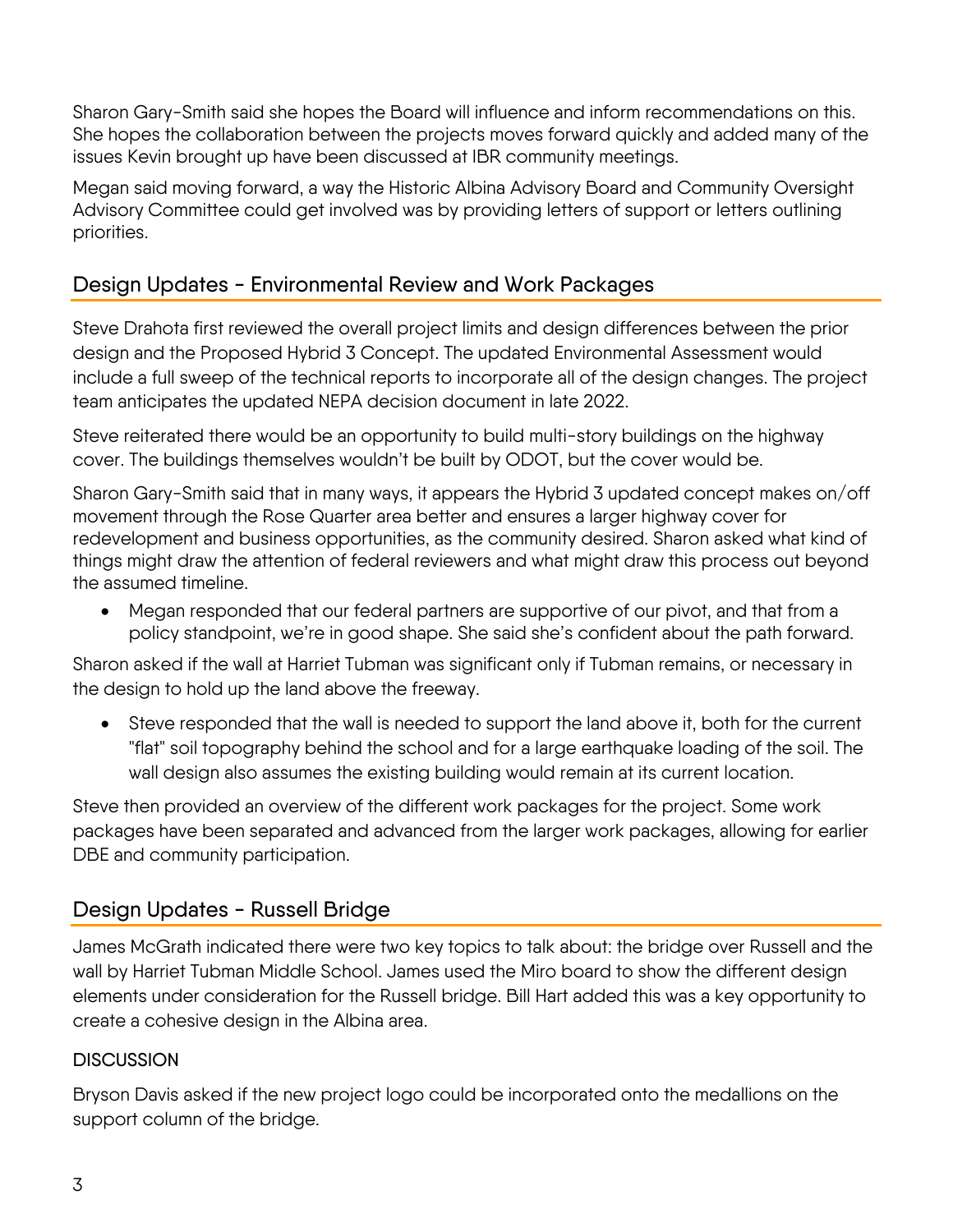• Bill responded the medallions were possible on bridge support columns and was something they could continue to discuss.

Sprinavasa Brown asked if it was possible to project imagery onto the side panels of the bridge.

• James responded it was not possible on the bridge itself, but there were some locations under the bridge where it could be an option.

Sprinavasa recommended looking into how lighted elements could be powered by sustainable sources. She also recommended prioritizing options that would look the best over time. She said she likes the lighted panel option, as long as it mimics natural light.

• Bill responded the project team has been looking at those two things.

Keith Edwards said he wants the Board to consider incorporating the 7 Principles of Kwanzaa into the design.

Sharon said she wants the design to be aligned, purposeful and complementary across the project and in coordination with IBR.

Bryson said he likes Sprinavasa's vision. He added he wants to see consistency between bridges with distinct elements in each. Regardless of what goes on the medallions, he said he likes the idea of incorporating color and would give up a bit of permanence for that. He added that tile may be a good material to consider.

Estelle Lavespere stated her preference to incorporate historic elements wherever possible.

John Washington said he's struggling with damage to the pieces through tagging. He asked who would take care of the artwork.

• Megan responded that John was asking all the right questions - ODOT welcomes partnership with the City or other agencies and organizations for maintenance, but ODOT was committed to maintaining it if needed.

# Design Updates – Harriet Tubman Middle School Wall

James began a discussion about the wall by Harriet Tubman Middle School, which faces the highway with a segment facing the school.

Bill provided an overview of different schemes for sequencing vertical panels along the wall.

Marianne Zarkin said many trees would be planted between the school and freeway, partly obscuring the wall. One option was to paint a historical mural facing the school. The wall could also serve as a temporary art gallery for students to showcase their art.

#### **DISCUSSION**

John said it's important to have stencils that are culturally significant for Black Americans and would be interested in helping select patterns. He noted that concrete could be dyed and would like to incorporate color into the wall.

Keith reiterated he would like to incorporate the principles of Kwanzaa wherever possible.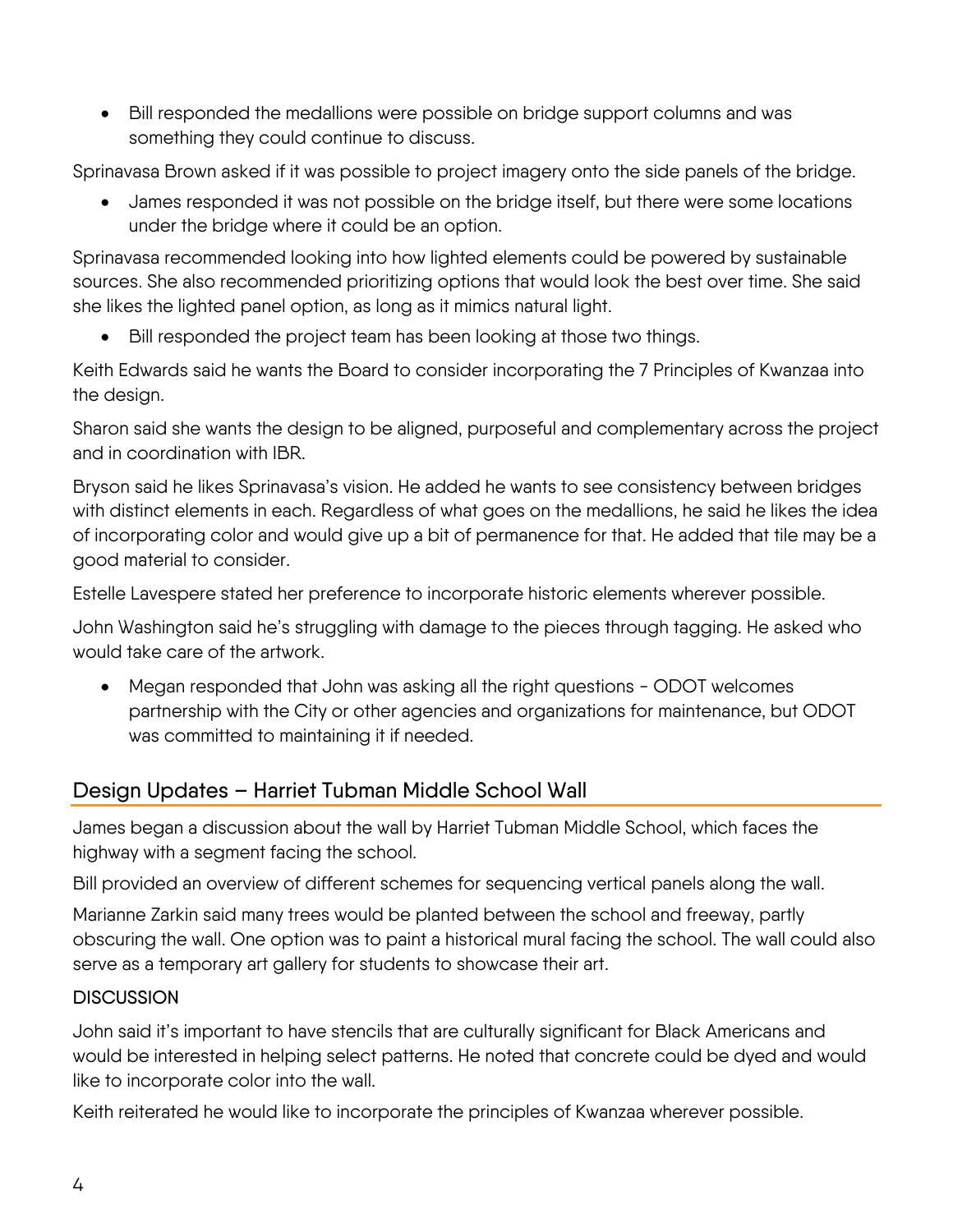Sharon said she likes the idea of paying tribute to the school and the students and loves the opportunity for community acknowledgement and cultural reference in this effort. She asked if there's a way for the artwork to represent the values that students hold. She also wondered if there was or should be consideration for what Albina Vision Trust was designing and developing. She wants to ensure alignment, complementary design and consistency in entry to and exit from Albina.

- Sprinavasa said she loves the way Sharon framed that complimentary and consistent and also likes Keith's idea of integrating Kwanzaa principles into the design elements.
- Sharon added she's thinking about all the work and time it took to get here and loves that we stuck together long enough to get to this point of excitement.

John said he wants to make sure the pieces have longevity. He wants whatever is there to be both enriching and inspirational.

- James responded that an artist collaboration could be a good idea here.
- Sharon added she is looking forward to getting closer to focusing on the interests and concerns about who vets artists, what are the opportunities for selecting commissioned works and individual and group artistic applications. She is also interested in who would be selected to oversee and manage artistic contributions and maintaining the artwork.
- Ericka responded there is an important dialogue to be had around all of these topics, and there is the potential for commissioned artwork in several areas.
- Sharon said she also wants to ensure the selected group (i.e., RACC, City of Portland, other arts group) has demonstrated interest, intention and proven results in embedding equity into their organization, as an important and necessary condition of engagement with ODOT for this critical work in Albina.

Bill said this is a perfect opportunity to pay tribute to the school's legacy as an important site for the Black community.

• Sharon added she has found this community, though not often represented in these conversations, has much more thought and awareness of the importance of beacons that announce where you are when visiting and being guided into and through our reclaimed community.

Keith said he would like to see the wall not only pay honor to Harriet Tubman but to other Black women who have been significant in the nation's history.

• Sharon suggested we go local with permanently naming and recognizing those in our own community who have guided us. She suggested Mercedes Diaz, Kathryn Bogle, Beatrice Canady and Avel Gordly. She added this could be a "Roll Call Wall."

Leslie Goodlow said that before the school was named after Harriet Tubman, it was the Elliot Elementary School. She said there is lots of history that predates Tubman.

- Sharon thanked Leslie for speaking up because Eliot was her elementary school.
- Leslie added she attended Eliot as well.